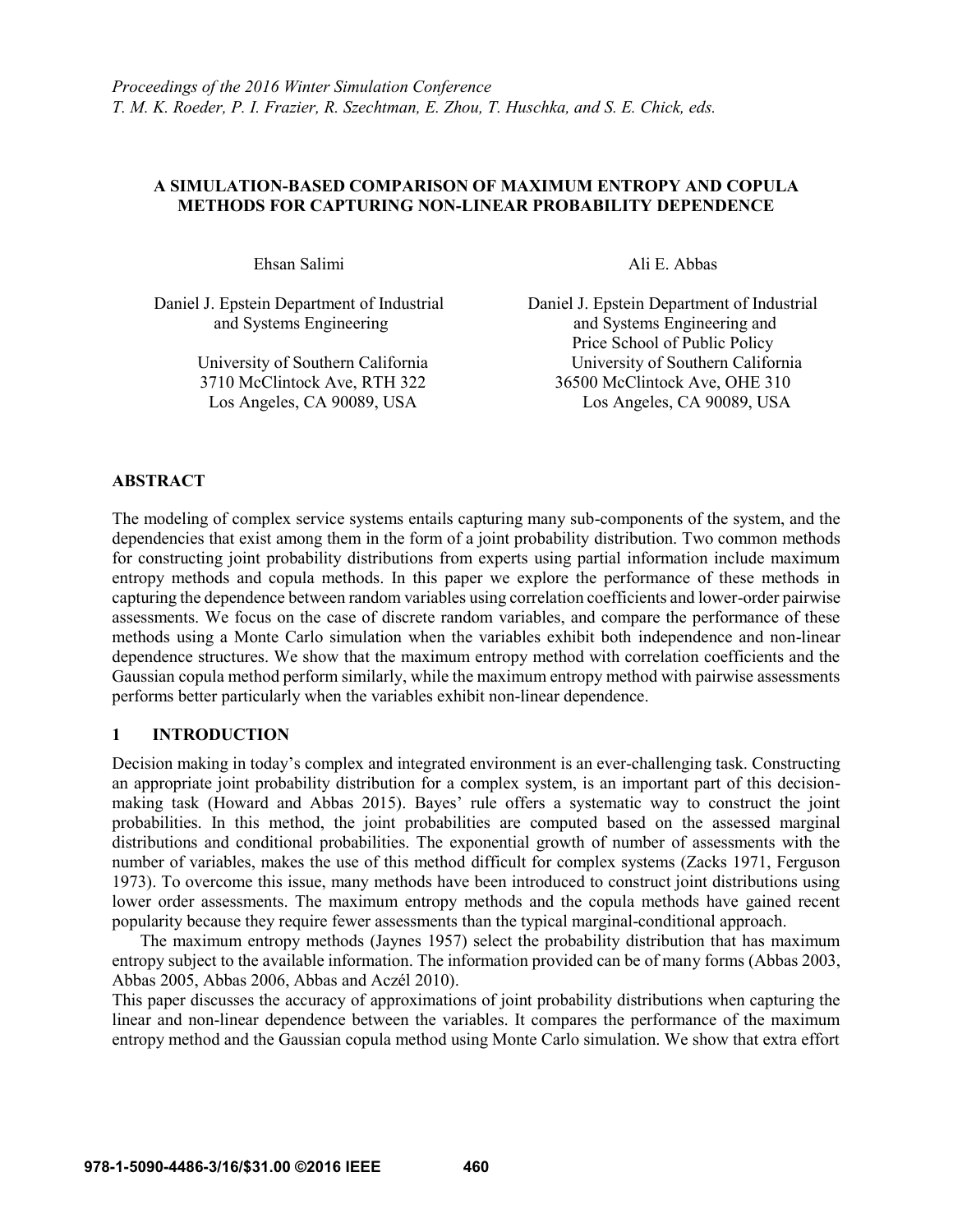is needed when constructing joint probability distributions in the presence of non-linear dependence structures, and discuss the accuracy of the approximations.

The remainder of this paper is organized as follows. Section 2 reviews maximum entropy and copula methods for constructing joint distributions. Sections 3, 4 and 5 discuss the simulation steps for comparing the performance of each method using uniform sampling, independent sampling and non-linear dependence sampling. Section 6 compares of the accuracy of the methods using conditional probability distributions. Section 7 summarizes the results and main conclusions.

#### **2 REVIEW OF MAXIMUM ENTROPY AND COPULA METHODS**

## **2.1 The Maximum Entropy Method**

For a discrete random variable  $X$ , the entropy (Shannon 1949) is defined as:

$$
H(x) = -\sum_{i=1}^{n} p(x_i) \log p(x_i)
$$

where  $p(x_i)$  represents the probability of outcome  $x_i$ , for  $i = 1, ..., n$ . The Kullback-Leibler divergence (Kullback and Leibler 1951) determines the amount by which the entropy increases when a reference distribution Q is estimated with another distribution P:

$$
K(P:Q) = \sum_{i=1}^{n} p(x_i) \log \frac{p(x_i)}{q(x_i)}
$$

where  $p(x_i)$  and  $q(x_i)$  represent the probabilities for outcome  $x_i$ , for  $i = 1, ..., n$ , for distributions P and Q respectively. The Kullback-Leibler measure is non-negative and is equal to zero if and only if the distributions P and Q are identical.

#### **2.1.1 The Maximum Entropy Formulation with Correlation Coefficients**

This model assumes that the marginal distributions and the pairwise correlation coefficients are available. The objective function is Shannon's entropy for the joint probability distribution. The marginal distributions and the pairwise correlation coefficients form the constraints. For three discrete random variables,  $X, Y$  and Z, the assessed marginals are  $P(X)$ ,  $P(Y)$  and  $P(Z)$ . The  $\rho_{xy}$ ,  $\rho_{xz}$  and  $\rho_{yz}$  represent the pairwise correlations between the pairs,  $(X, Y)$ ,  $(X, Z)$  and  $(Y, Z)$  respectively.

$$
p^* = argmax - \sum_{x,y,z} p(x,y,z) \log(p(x,y,z))
$$

Subject to

$$
\sum_{x,y,z} p(x,y,z) = 1
$$

$$
\sum_{y,z} p(x,y,z) = P(X)
$$

$$
\sum_{x,z} p(x,y,z) = P(Y)
$$

$$
\sum_{x,y} p(x,y,z) = P(Z)
$$

$$
Corr(X,Y) = \rho_{xy}, Corr(X,Z) = \rho_{xz}, Corr(Y,Z) = \rho_{yz}
$$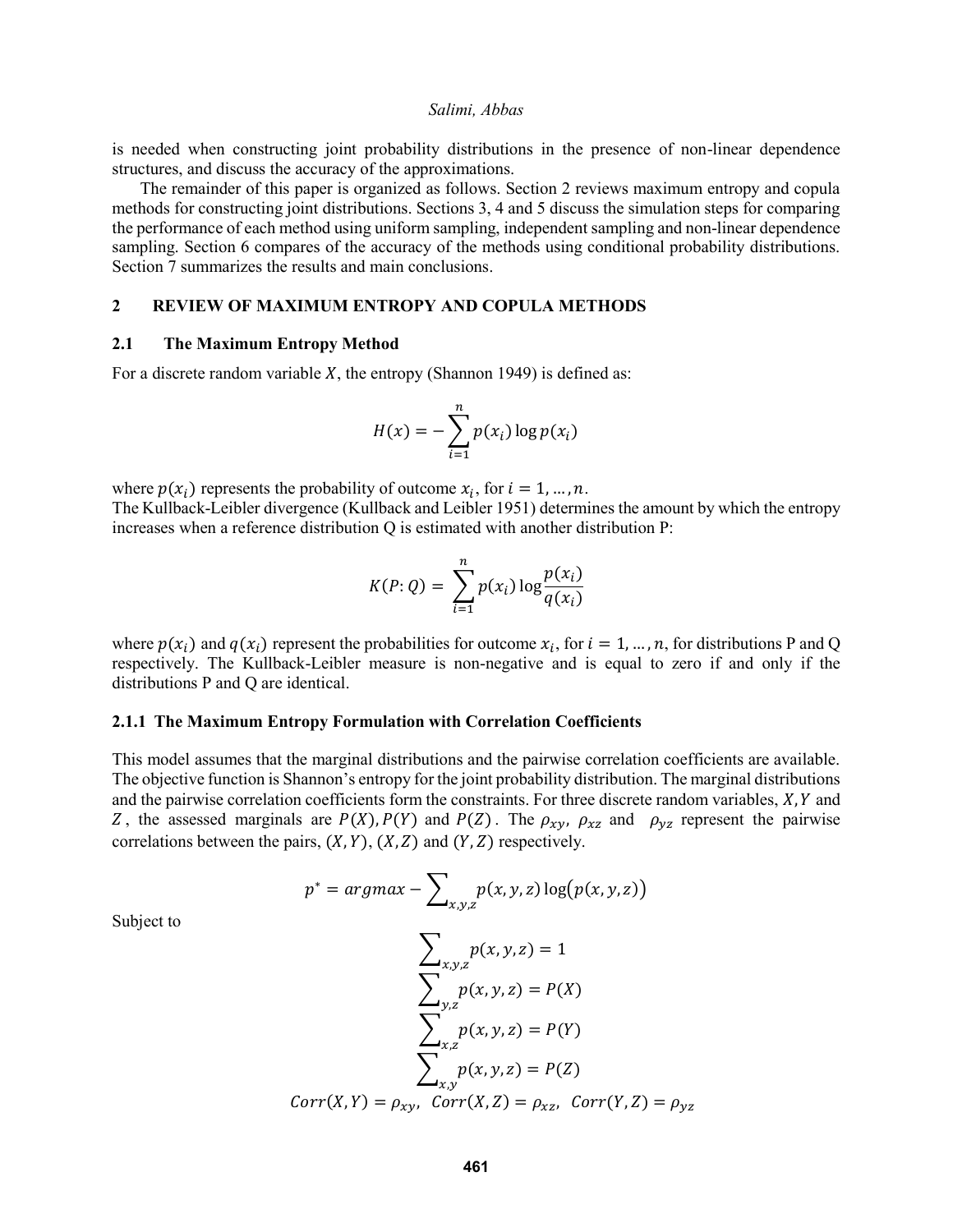where  $p(x, y, z)$  represents the joint probability for  $(X, Y, Z)$  and  $Corr(\cdot, \cdot)$  is the Pearson's productmoment correlation coefficient between the variables. For simplicity, we refer to this model as ME-CC.

#### **2.1.2 Maximum Entropy Formulation with Pairwise Probability Assessments**

The maximum entropy formulation with the pairwise assessments (ME-PA) is as follows

$$
p^* = argmax - \sum_{x,y,z} p(x,y,z) \log(p(x,y,z))
$$

Subject to

$$
\sum_{x,y,z} p(x,y,z) = 1
$$
  

$$
\sum_{z} p(x,y,z) = P(x,y) \text{ for } \forall x,y
$$
  

$$
\sum_{y} p(x,y,z) = P(x,z) \text{ for } \forall x,y
$$
  

$$
\sum_{x} p(x,y,z) = P(y,z) \text{ for } \forall x,y
$$

#### **2.2.Copula Methods**

A multivariate function,  $C$ , expresses the joint probability distribution of  $n$  random variables,  $F(x_1, x_2, ..., x_n)$ , in terms of their marginal distributions. It is defined as:

$$
F(x_1, x_2, ..., x_n) = C(F_1(x_1), F_2(x_2), ..., F_n(x_n)).
$$

where  $F_i(x_i)$  represents the marginal distribution for the  $i<sup>th</sup>$  random variable. In this paper, we focus on the Gaussian copula method for constructing the joint probability distribution.

#### **2.1.3 Gaussian Copula Method**

The Gaussian copula (GC), representing the joint probability distribution of  $F(x_1, x_2, ..., x_n)$ , can be written as:

$$
C(F_1(x_1), F_2(x_2), ..., F_n(x_n)) = \Phi_R(\Phi^{-1}(F_1(x_1)), \Phi^{-1}(F_2(x_2)), ..., \Phi^{-1}(F_n(x_n))).
$$

where  $\Phi_R$  represents the joint cumulative distribution function of a multivariate normal distribution with mean vector zero and the correlation matrix R and  $\Phi^{-1}$  is the inverse cumulative distribution function of a standard normal distribution.

To construct the joint probability distribution using the Gaussian copula for discrete random variables, we follow (Wang and Dyer 2013). We assume that random variables  $X, Y$  and  $Z$  each has three outcomes  $\{-1,0,1\}$  with associated probabilities of  $\{p(-1), p(0), p(1)\}$  where the "." represents one of the three random variables. The closed-form solution for joint probabilities is: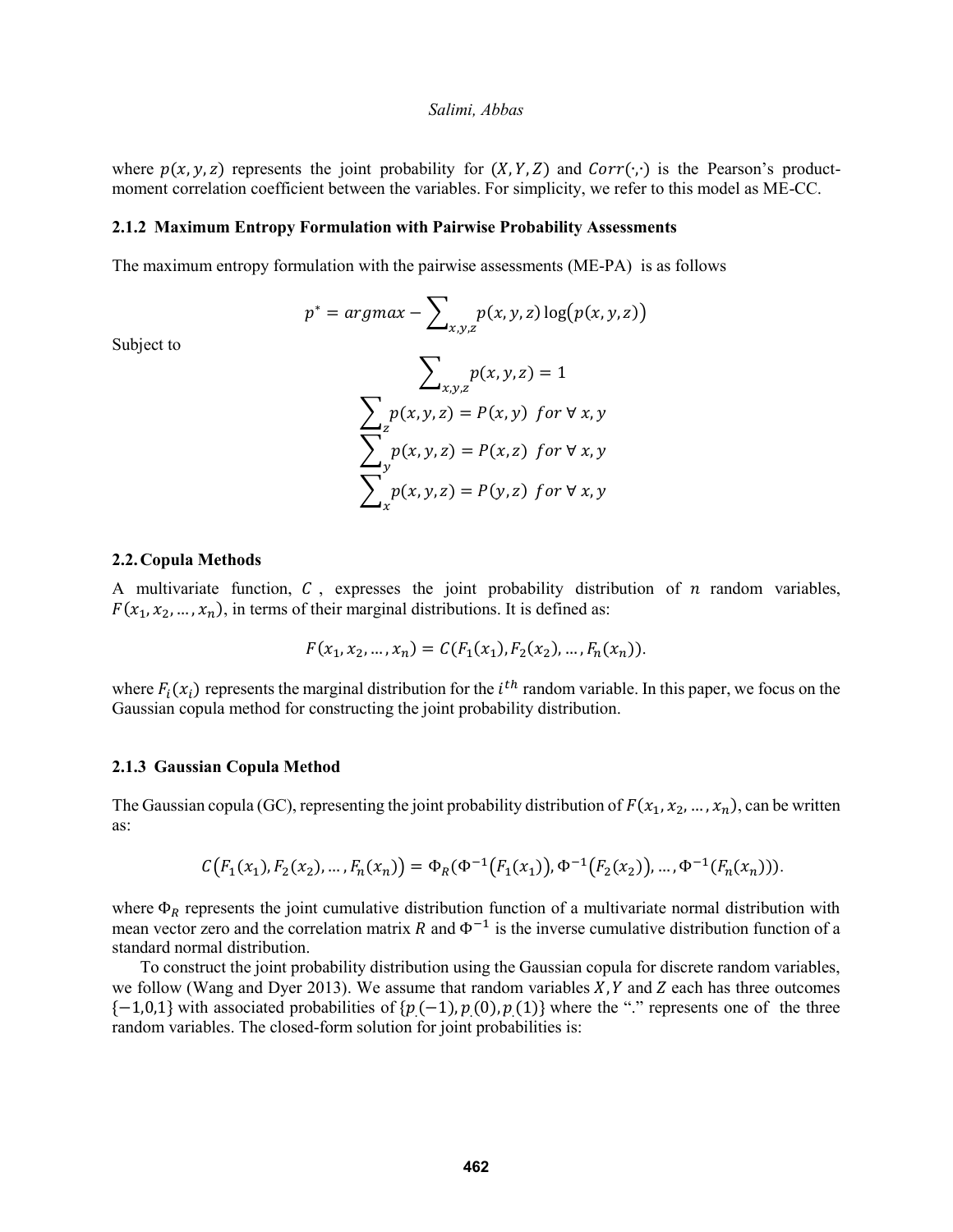*Salimi, Abbas*

$$
F(X = i, Y = j, Z = k) = \int_{lbx}^{upx} \int_{lby} \int_{lbx} \phi(z_1, z_2, z_3, \Sigma_z) dz_1 dz_2 dz_3.
$$

where *i*, *j*,  $k \in \{-1,0,1\}$  and  $z_1, z_2$  and  $z_3$  represent the standard normal variables with  $\Sigma_z$  as the covariance matrix for the Gaussian copula. It is important to note that the correlation between the original variables is  $r_{ij}$ . It should be transformed to the correlation for the Gaussian copula  $\rho_{ij}$  in order to be used. The correlation matching algorithm described in (Cario and Nelson 1997) can be used for this purpose. In this paper we use  $r_{ij}$  as a rough approximation of  $\rho_{ij}$ . The upper bounds and lower bounds for the integration can be calculated from the following expressions: (the same expression can be used for  $Y$  and  $Z.$ )

$$
lbx = \begin{cases} \Phi^{-1}(p_x(-1) + p_x(0)) & \text{if } X = 1 \\ \Phi^{-1}(p_x(-1)) & \text{if } X = 0 \\ -\infty & \text{if } X = -1 \end{cases}
$$

and

$$
ubx = \begin{cases} \infty & \text{if } X = 1 \\ \Phi^{-1}(p_X(-1) + p_X(0)) & \text{if } X = 0 \\ \Phi^{-1}(p_X(-1)) & \text{if } X = -1 \end{cases}
$$

## **3 UNIFORM SAMPLING ON THE SIMPLEX**

Monte Carlo simulation will be implemented in order to compare the performance of three mentioned methods. We use more general sampling method, uniform sampling on simplex (Abbas 2006) in this section. Linear and non-linear dependence sampling will be discussed in Sections 4 and 5. We consider the case of three discrete random variables with outcomes of {−1, 0, 1} for each random variable. We denote the random variables  $X, Y$  and  $Z$ . We generate a test distribution, based on uniform sampling method, at each iteration of the simulation and then reconstruct the joint probabilities using ME-PA, ME-CC and GC methods.

#### **3.1 Uniform Sampling on the Simplex**

For generating a test joint distribution for *n* random variables with 3 outcomes,  $3^n$  joint probabilities are needed. We follow the uniform sampling on the simplex method as follows

- 1. Generate  $(3^n-1)$  independent samples from a uniform [0, 1] distribution,  $x_1, x_2, ..., x_{3^n-1}$
- 2. Sort the generated samples in decreasing order,  $u_1, u_2, ..., u_3n_{-1}$
- 3. Take the difference between each two consecutive elements of the ordered sample:

$$
u_1 - 0, u_2 - u_1, \dots, 1 - u_{3^n-1}
$$

The differences form the joint probability for  $n$  random variables with 3 outcomes.

#### **3.2 Monte Carlo Simulation**

The steps of the Monte Carlo simulation that we implement in this section can be summarized as follows: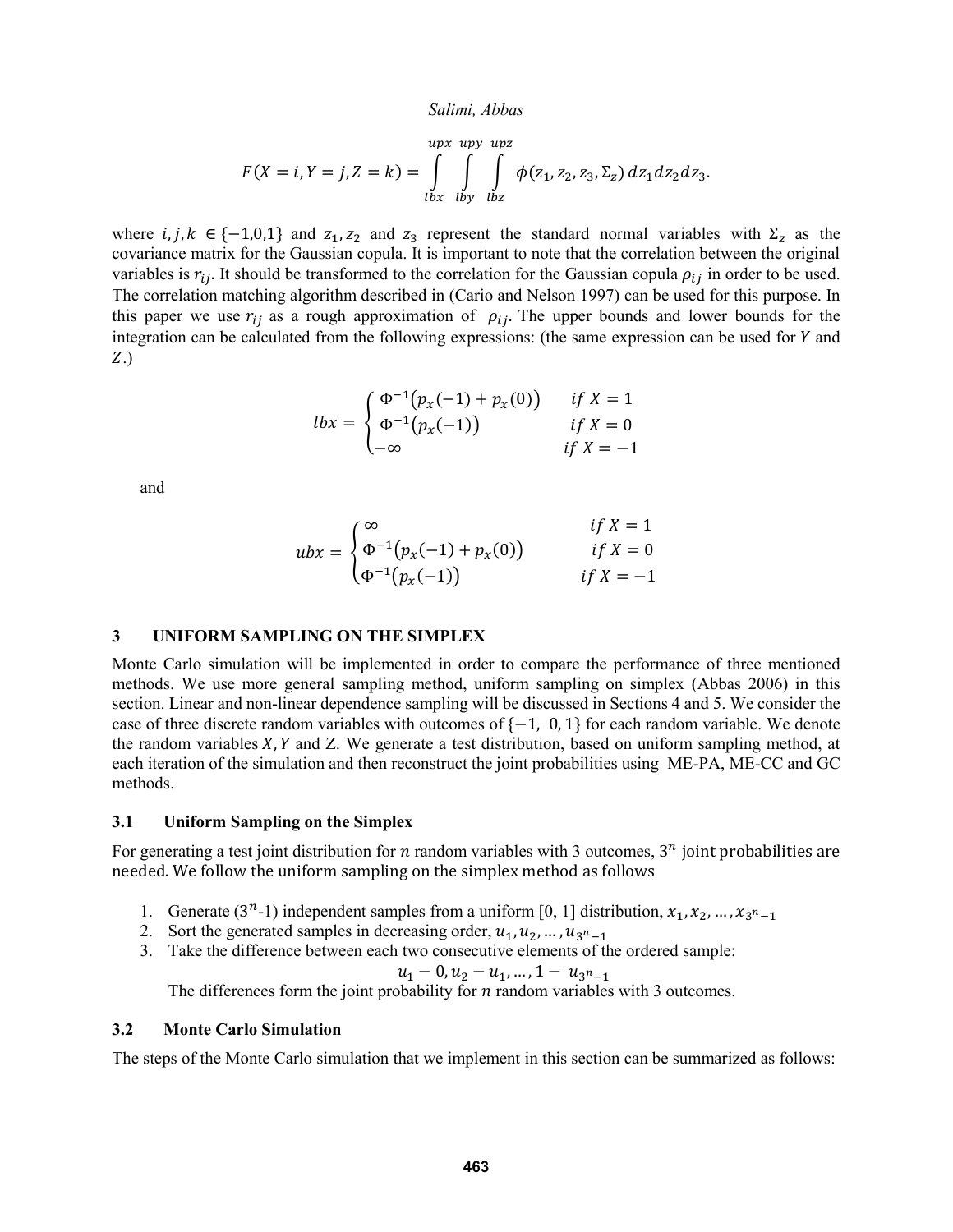- 1. Generate a joint probability distribution using the uniform sampling for 3 random variables with three outcomes  $\{-1,0,1\}$  is generated.
- 2. Calculate the marginal distribution for each random variable.
- 3. Calculate the correlation coefficients between the random variables.

4. Reconstruct an approximate distribution using the calculated marginal distributions and pairwise correlation coefficients once using the ME-CC; once using the GC, and once using the ME-PA.

5. Calculate the Kullback-Leibler divergence between the reconstructed distribution and the original distribution.

6. Calculate the total variation between the reconstructed distribution and original distribution. The total variation between distributions  $P$  and  $Q$  is:

$$
\sum_{i=1}^n |p_i - q_i|.
$$

where  $p_i$  and  $q_i$  represent the probabilities associated with the *i*-th outcome of  $P$  and  $Q$  respectively.

The *fmincon* function in MATLAB was used to solve the optimization problem for the maximum entropy formulations. The simulation will run for 1000 times (1000 different samples).

# **3.3 Simulation Result for Uniform Sampling on the Simplex**

The simulation results based on uniform sampling are shown in Table 1. Two main observations can be made from Table:

- 1. The results suggest that the ME-PA performs better than the ME-CC and the GC methods in case of the uniform sampling, with respect to the defined divergence measures. This should not come as a surprise because pairwise assessments include more information than merely the marginal distributions and correlation coefficients. Therefore, the approximated joint probability constructed by this method is closer to the test distribution than approximation constructed by the ME-CC and the GC methods.
- 2. Another observation from Table 1 is that both the GC and the ME-CC methods perform relatively close in the case of uniform sampling on the simplex. This observation can be explained with the fact that both methods use the information about the pairwise correlation coefficients and the marginal distributions. Hence, the approximations are close.

| Divergence Measure     | GC vs. Simulated           | ME-CC vs. simulated        | ME-PA vs. Simulated        |
|------------------------|----------------------------|----------------------------|----------------------------|
|                        | Distribution               | Distribution               | Distribution               |
| K-L Divergence         | Average Deviation:         | Average Deviation:         | Average Divergence:        |
|                        | 0.367                      | 0.355                      | 0 1 3 4                    |
|                        | <b>Standard Deviation:</b> | <b>Standard Deviation:</b> | <b>Standard Deviation:</b> |
|                        | 0.140                      | 0.133                      | 0.080                      |
| <b>Total Deviation</b> | <b>Average Deviation:</b>  | Average Deviation:         | Average Deviation:         |
|                        | 0.579                      | 0.548                      | 0.303                      |
|                        | <b>Standard Deviation:</b> | <b>Standard Deviation:</b> | <b>Standard Deviation:</b> |
|                        | 0.100                      | 0.098                      | 0.092                      |

Table 1: Simulation results for uniform sampling.

## **3.4 A Note on the Sampling Size**

The Monte Carlo simulation described in Section 3.2, samples (iterated) 1000 times (for each sampling method discussed later). Although this number seems small for this type of simulation, we observed that the both Kullback-Leibler divergence and the total deviation converge to a constant value after about 300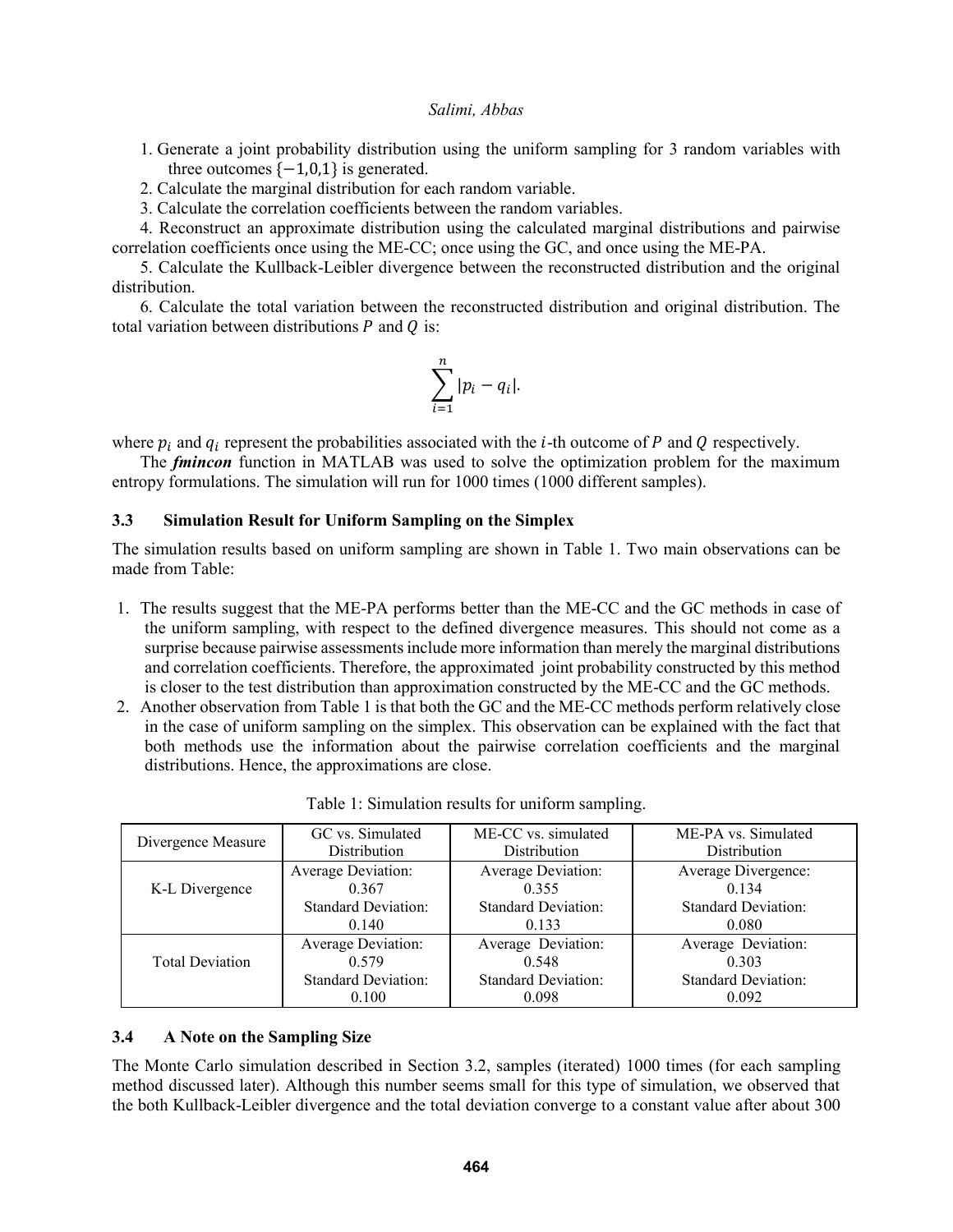iterations. Figures 1 and 2 depict the average K-L divergence and the total deviation for the ME-CC method and ME-PA method respectively. Although, figures present the result for uniform sampling, but the same holds for the independent sampling and the non-linear sampling discussed in Section 4 and Section 5.



Figure 1: The average KL-measure vs. number of iterations.



Figure 2: The average total deviation measure vs. number of iterations.

# **4 INDEPNDENCE STRUCTURE**

As discussed in the previous section, uniform sampling on simplex, is a general sampling method that samples the whole space of distributions. In this section we investigate the case where there is no dependence between the variables and random variables,  $X, Y$  and  $Z$  are independent. We study this case as a simple baseline to demonstrate the accuracy of the calculations and illustrate the case where the reconstructed distribution is the same as the test distribution.

## **4.1 Independence Structure Sampling**

Three random variables are said to be independent if:

$$
P(X = i, Y = j, Z = k) = P(X = i)P(Y = j)P(Z = k).
$$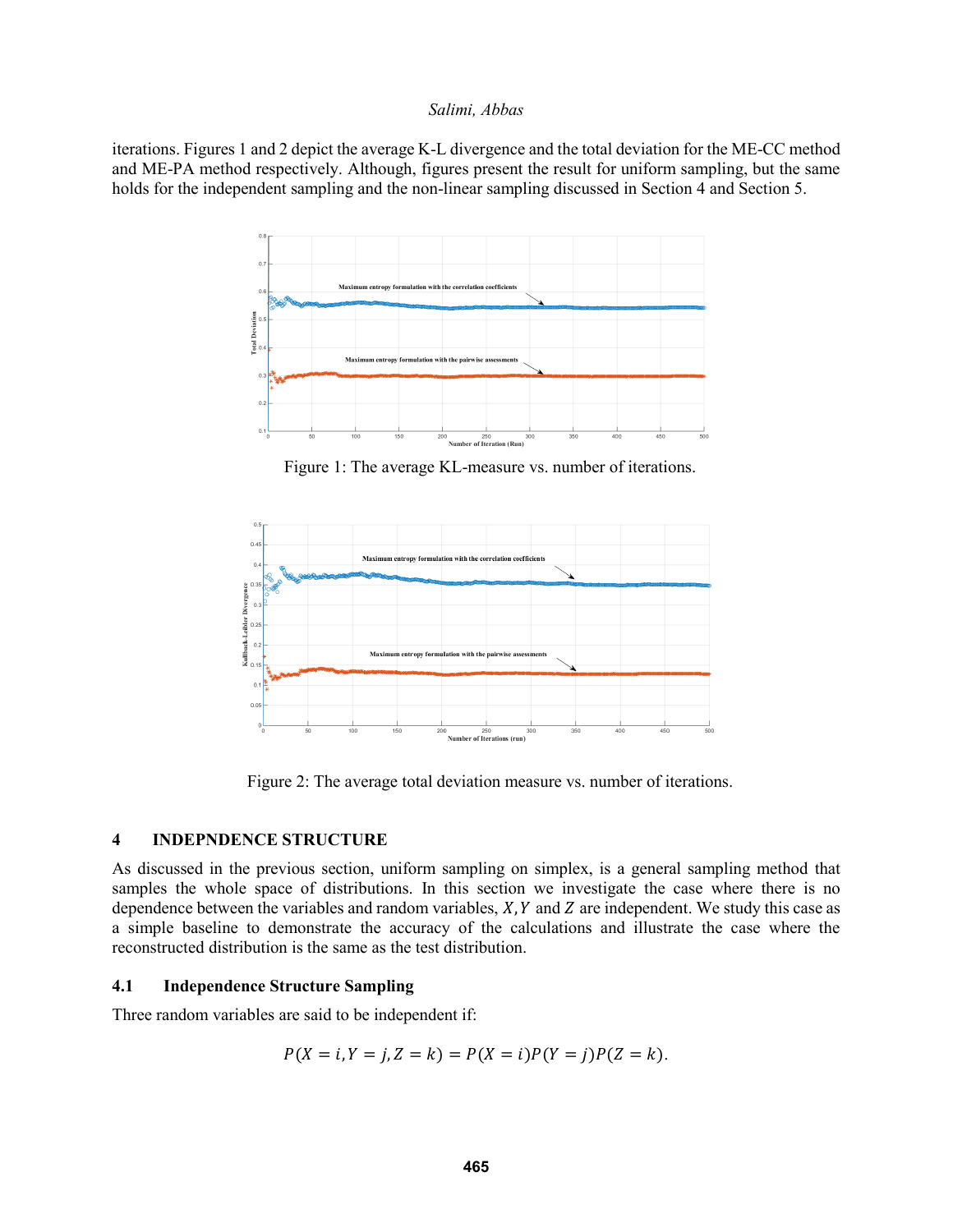In this section we focus on the cases when the three random variables,  $X, Y$  and  $Z$ , are independent in the test distribution. We generate joint probability distributions where the underlying random variables are independent. The algorithm for generating such a distribution can be summarized as following:

- 1. Generate 3-outcome probabilities for  $X$  using uniform sampling (refer to Section 3.1).
- 2. Generate 3-outcome probabilities for  $Y$  using uniform sampling.
- 3. Generate 3-outcome probabilities for  $Z$ , using uniform sampling.
- 4. For every outcome of the joint probability distribution:

$$
P(X = i, Y = j, Z = k) = P(X = i)P(Y = j)P(Z = k), \forall i, j, k \in \{-1, 0, 1\}.
$$

## **4.2 Simulation Results for Independence Structure Sampling**

In order to examine the performance of three methods, the ME-PA, the ME-CC and the GC, we follow the Monte Carlo simulation described in Section 3.2: sample joint probability distributions are generated using the independence sampling and reconstructed using the ME-PA, the ME-CC and the GC methods. The divergence measures defined in Section 3.2 are then calculated between the simulated joint probability distributions and the reconstructed one for each method. Table 2 summarizes the simulation results for 1000 samples. Comparing the results in Table 5 reveals that all three methods, the ME-PA, the ME-CC and the GC perform very close to each other. This is expected as all the three methods are expected to recover the true underlying joint probability distribution. The magnitude of the divergence measures, suggests that all the approximations by three methods are very close to the test distribution. Also, the comparison between Table 1 and Table 2 suggests that all three methods perform much better in case of the independence sampling than case of the uniform sampling on the simplex. The previous argument holds for this observation as well: the joint probability distribution with the independence structure only needs marginal distributions to be recovered exactly. Hence, the three methods perform better in this case than any other dependence structure.

|                        | GC vs. simulated           | ME-CC vs. simulated        | ME-PA vs. Simulated        |
|------------------------|----------------------------|----------------------------|----------------------------|
| Divergence Measure     | Distribution               | <b>Distribution</b>        | <b>Distribution</b>        |
|                        | Average Deviation:         | Average Deviation:         | Average Divergence:        |
| K-L Divergence         | $1.91 \times 10^{-10}$     | $1.64 \times 10^{-7}$      | $1.0 \times 10^{-6}$       |
|                        | <b>Standard Deviation:</b> | <b>Standard Deviation:</b> | <b>Standard Deviation:</b> |
|                        | $2.37 \times 10^{-9}$      | $1.08 \times 10^{-6}$      | $9.4 \times 10^{-6}$       |
|                        | Average Deviation:         | Average Deviation:         | Average Deviation:         |
| <b>Total Deviation</b> | $2.97 \times 10^{-10}$     | $1.89 \times 10^{-5}$      | $4.62 \times 10^{-5}$      |
|                        | <b>Standard Deviation:</b> | <b>Standard Deviation:</b> | <b>Standard Deviation:</b> |
|                        | $2.09 \times 10^{-9}$      | $4.49 \times 10^{-5}$      | 0.00039                    |

Table 2: Simulation results for independence structure sampling.

# **5 NON-LINEAR DEPENDENCE STRUCTURE**

In this section we focus on the performance of the approximation methods when the test distributions exhibit non-linear dependence between the variables.

## **5.1 Non-Linear Dependence Sampling**

The non-linear dependence structure we aim to impose in this section has a simple structure. We sort the conditional probabilities,  $P(Y|X)$  and  $P(Z|X, Y)$  in decreasing and increasing orders alternatively. This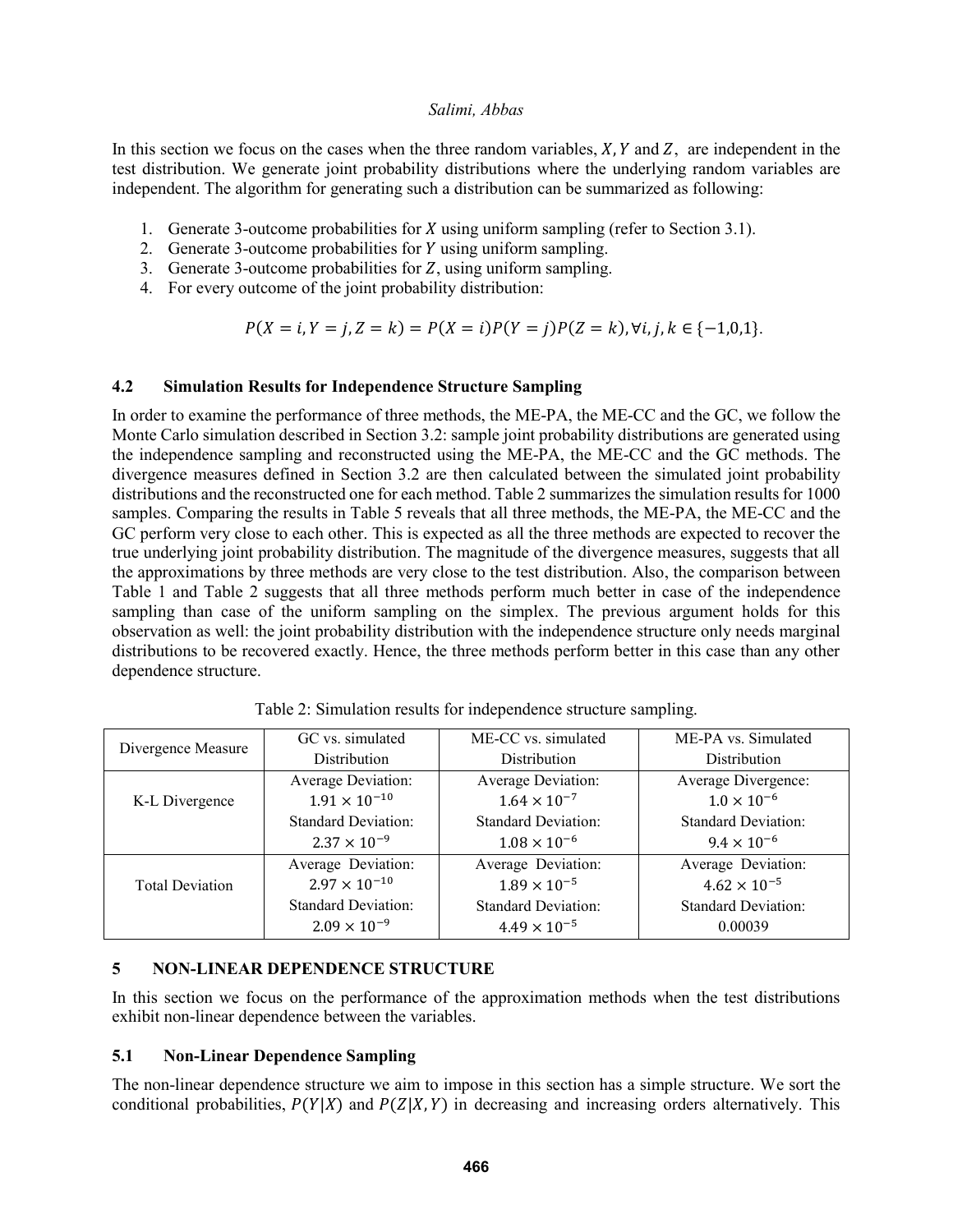way, we make sure that the random variables, do not exhibit any particular linear dependence (positive or negative correlation) between them. Figure 3, is an example of a non-linear dependence structure between 3 random variables, shown on a probability tree. The probability distributions which satisfy the increasing order, are distinguished by dashed circle around them. The rest, follow the decreasing order. To clarify what we mean by decreasing order, we make sure that as the value of the outcome increases for one random variable, its conditional likelihood decreases. The increasing order is the reverse order relation between the variables. This structure, will guarantee that throughout the simulation, that no pair of two random variables have any particular linear dependence (see Figure 3).

The following steps describe the algorithm for generating the joint probability distribution with nonlinear dependence structure (resembling the one shown in Figure 3):

- 1. Generate 3 outcome probabilities for  $X$  using uniform sampling.
- 2. Sort the generated values in decreasing order:  $P(X = 1) < P(X = 0) < P(X = -1)$
- 3. Generate 3 outcome probabilities for  $P(Y|X)$  using uniform sampling for each outcome of X; We will need to generate 9 different outcomes for this step
- 4. For three outcomes of X,  $\{-1,0,1\}$ , we sort the generated values of  $P(Y|X)$  in Step 3 in decreasing, increasing and decreasing order alternatively.
- 5. Generate 3 outcome probabilities for  $P(Z|X, Y)$  using uniform sampling for each pair of  $(X =$  $i, Y = j$  for  $i, j = -1, 0, 1$ ; The total number of outcomes needed to be generated will be 27 outcomes.
- 6. Sort the generated values of  $P(Z|X, Y)$  in increasing order for the pairs  $(X = i, Y = 0)$ ,  $i = -1,0,1$ , and the rest in decreasing order. For example the following relations hold (refer to Figure 3):

$$
P(Z = -1|X = -1, Y = -1) > P(Z = 0|X = -1, Y = -1) > P(Z = 1|X = -1, Y = -1),
$$
\n
$$
P(Z = -1|X = -1, Y = 0) < P(Z = 0|X = -1, Y = 0) < P(Z = 1|X = -1, Y = 0).
$$

## **5.2 Simulation Result for Non-Linear Dependence Sampling**

We use the Monte Carlo simulation, described in Section 3.2 to evaluate the performance of the ME-PA, the ME-CC and the GC in approximating the test joint probability distribution. Same as previous simulations, it samples (iterates) 1000 times. Results for this simulation are presented in Table 3. The results are similar to previous simulations:

- 1. The ME-PA method performs better than both the ME-CC and the GC methods in the case of nonlinear dependence structure sampling. This is an expected result as this method is using more information in order to reconstruct the joint probability distribution than other two methods, the ME-CC and the GC method.
- 2. Also, we notice that ME-CC and GC methods perform close in this case as well. This is explained with the fact that the pairwise correlation coefficients and the marginal distributions are used in both methods in order to approximate the test distribution.
- 3. Comparing the results of Table 1, 2 and 3 shows that performance of all three methods is the best with the independence sampling. This is due to the fact that in this method, all three methods are expected to reconstruct the true underlying joint probability distribution with respect to the available information.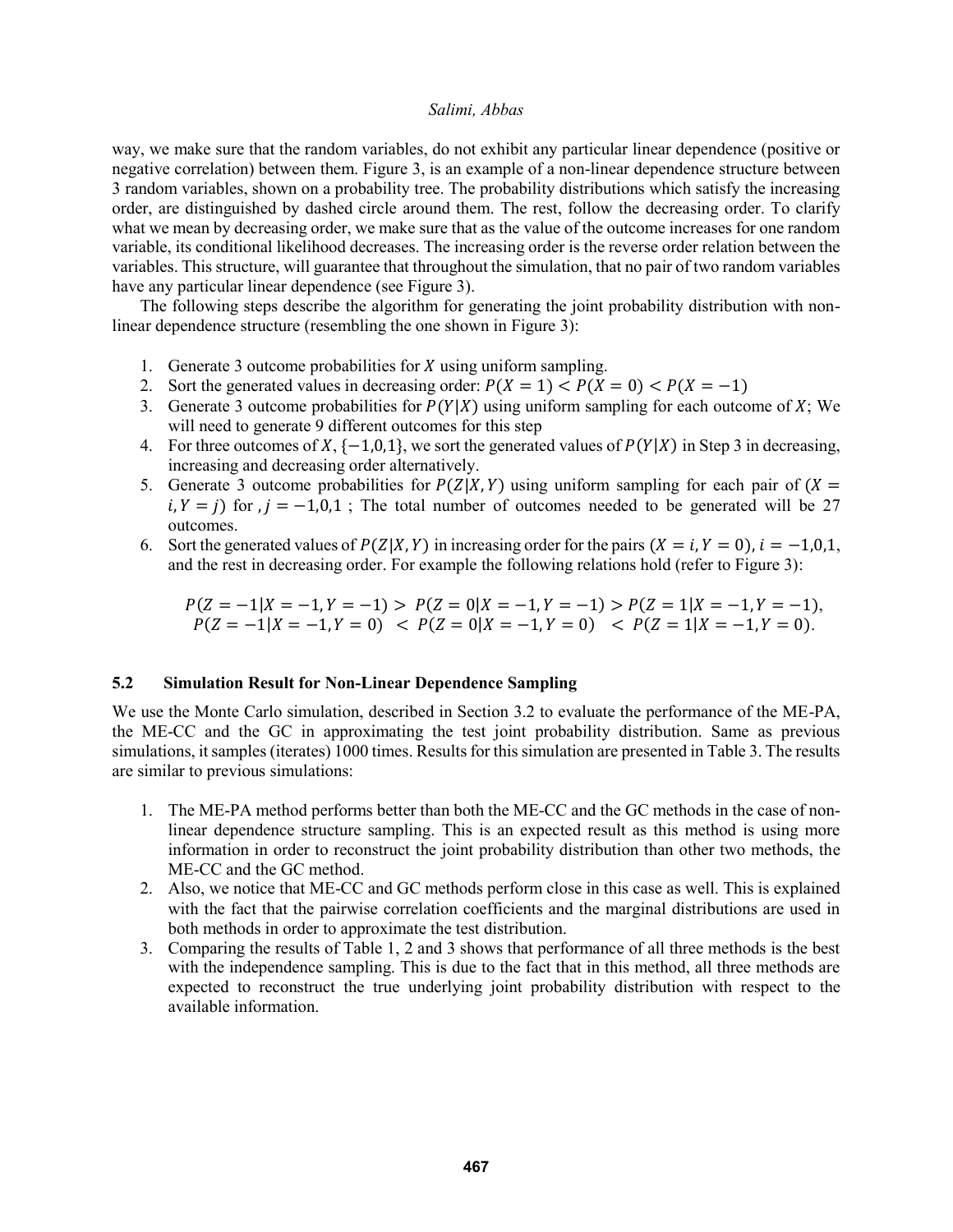| Divergence Measure     | GC vs. Simulated           | ME-CC vs. simulated        | ME-PA vs. Simulated        |
|------------------------|----------------------------|----------------------------|----------------------------|
|                        | Distribution               | Distribution               | Distribution               |
| K-L Divergence         | <b>Average Deviation:</b>  | <b>Average Deviation:</b>  | Average Divergence:        |
|                        | 0.531                      | 0.522                      | 0.015                      |
|                        | <b>Standard Deviation:</b> | <b>Standard Deviation:</b> | <b>Standard Deviation:</b> |
|                        | 0.227                      | 0.229                      | 0.013                      |
| <b>Total Deviation</b> | Average Deviation:         | Average Deviation:         | Average Deviation:         |
|                        | 0.642                      | 0.627                      | 0.073                      |
|                        | <b>Standard Deviation:</b> | <b>Standard Deviation:</b> | <b>Standard Deviation:</b> |
|                        | 0.143                      | 0.147                      | 0.038                      |

Table 3: Simulation results for non-linear sampling.

|                     |                             | 0.4    | 0.1576  |
|---------------------|-----------------------------|--------|---------|
|                     | $P(Y = -1 X = -1) = 0.515$  | 0.32   | 0.1251  |
|                     |                             | 0.27   | 0.107   |
|                     |                             |        |         |
|                     |                             | 0.162  | 0.0377  |
| $P(X = -1) = 0.765$ | $P(Y = 0 X = -1) = 0.303$   | 0.344  | 0.079   |
|                     |                             | 0.49   | 0.1141  |
|                     |                             |        |         |
|                     |                             | 0.5    | 0.0717  |
|                     | $P(Y = 1   X = -1) = 0.187$ | 0.379  | 0.0542  |
|                     |                             | 0.118  | 0.017   |
|                     |                             |        |         |
|                     |                             | 0.619  | 0.025   |
|                     | $P(Y = -1 X = 0) = 0.202$   | 0.34   | 0.01399 |
|                     |                             | 0.04   | 0.00165 |
|                     |                             |        |         |
|                     |                             | 0.223  | 0.0162  |
| $P(X = 0) = 0.765$  | $P(Y = 0 X = 0) = 0.355$    | 0.361  | 0.026   |
|                     |                             | 0.4147 |         |
|                     |                             |        | 0.03    |
|                     |                             | 0.496  |         |
|                     | $P(Y = 1   X = 0) = 0.447$  | 0.255  | 0.0452  |
|                     |                             | 0.248  | 0.0232  |
|                     |                             |        | 0.022   |
|                     |                             | 0.5059 | 0.016   |
|                     | $P(Y = -1 X = 1) = 0.726$   | 0.3009 |         |
|                     |                             | 0.193  | 0.0063  |
|                     |                             |        | 0.004   |
|                     |                             | 0.0407 | 0.0029  |
| $P(X = 1) = 0.029$  | $P(Y = 0 X = 1) = 0.251$    | 0.068  | 0.0005  |
|                     |                             | 0.89   | 0.0064  |
|                     |                             |        |         |
|                     |                             | 0.453  |         |
|                     | $P(Y = 1   X = 1) = 0.046$  | 0.408  | 0.0006  |
|                     |                             | 0.138  | 0.0005  |
|                     |                             |        | 0.0001  |

Figure 3: Probability tree with non-linear dependence structure.

# **6** ACCURACY OF THE ESTIMATED CONDITIONAL PROBABILITIES:  $P(Z|X, Y)$

The comparison made in the previous sections, considered the divergence between the final values of the approximated and simulated joint probabilities. The objective of this paper is to compare the performance of methods on their ability to capture the underlying dependence structure, conditional probabilities in specific. In this section, we take a closer look at the conditional probabilities, specifically  $P(Z|X, Y)$ . We calculated the Kullback-Leibler divergence and the total deviation of  $P(Z|X, Y)$  for the test distribution and the reconstructed ones.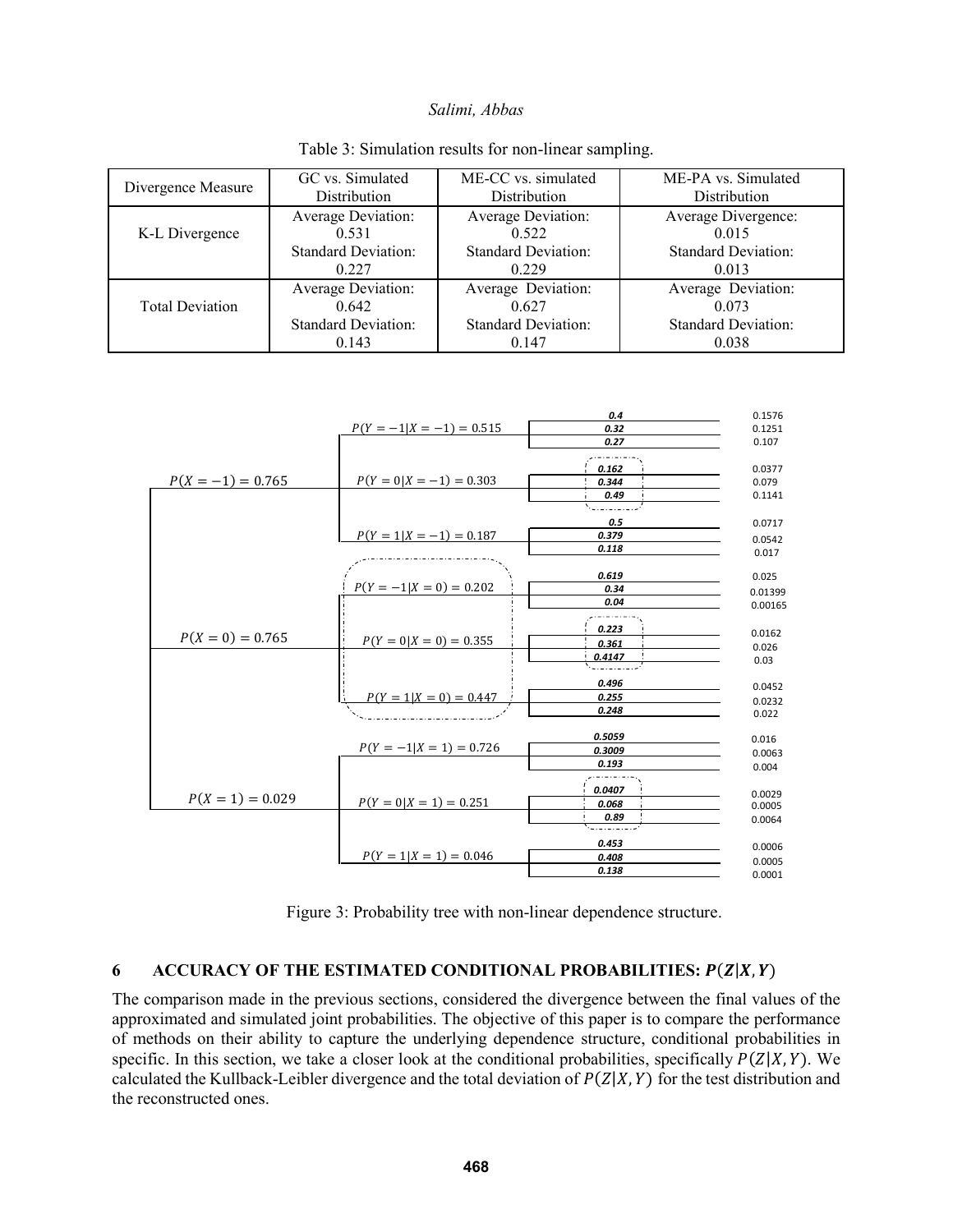# **6.1** Simulation Results for Accuracy of  $P(Z|X,Y)$

We examine the divergence of conditional probabilities, between the approximated and simulated distribution, using Monte Carlo simulation explained in Section 3.2. We use three sampling methods described before in this paper. Then, for each sampling method, we reconstruct the joint probabilities with three mentioned method: the ME-PA, the ME-CC and the GC. We then calculate the conditional probabilities of  $P(Z|X, Y)$  for each approximation and compare them with the simulated ones. It is important to note that  $P(Z|X, Y)$  comprised of 9 different probability distributions as there are 9 possible  $(X = i, Y = j)$  pairs for  $i, j = -1, 0, 1$ . Therefore, reported values are much larger than previous reported values. Tables 4 and 5 summarize the simulation results for uniform and non-linear dependence sampling respectively.

The results reflect our expectation: the ME-PA performs better in reconstructing the conditional probabilities than the ME-CC and the GC in all the sampling methods. The divergence values are smaller for the ME-PA. It again shows the importance of providing more information, in the form of pairwise probabilities assessment, in approximating the joint probability distribution. Also the same observation can be seen here as in the previous sections: the GC method and the ME-CC method have similar performance with respect to divergence measures. We dropped the result for the case of independence sampling as all three methods are capturing the true conditional probabilities in this case.

| Divergence Measure     | GC vs. Simulated           | ME-CC vs. simulated        | ME-PA vs. Simulated        |
|------------------------|----------------------------|----------------------------|----------------------------|
|                        | Distribution               | Distribution               | Distribution               |
| K-L Divergence         | <b>Average Deviation:</b>  | <b>Average Deviation:</b>  | Average Divergence:        |
|                        | 3 1 1 2                    | 2.887                      | 1.661                      |
|                        | <b>Standard Deviation:</b> | <b>Standard Deviation:</b> | Standard Deviation:        |
|                        | 1.175                      | 1.107                      | 0.923                      |
| <b>Total Deviation</b> | Average Deviation:         | Average Deviation:         | Average Deviation:         |
|                        | 4.8565                     | 4.632                      | 3.268                      |
|                        | <b>Standard Deviation:</b> | <b>Standard Deviation:</b> | <b>Standard Deviation:</b> |
|                        | 0.8522                     | 0.813                      | 0.869                      |

Table 4: Deviation measures for conditional probabilities,  $P(Z|X, Y)$ , using uniform sampling.

Table 5: Deviation measures for conditional probabilities,  $P(Z|X, Y)$ , using non-linear sampling.

|                        | GC vs. Simulated           | ME-CC vs. simulated        | ME-PA vs. Simulated        |
|------------------------|----------------------------|----------------------------|----------------------------|
| Divergence Measure     | Distribution               | Distribution               | Distribution               |
|                        | <b>Average Deviation:</b>  | <b>Average Deviation:</b>  | Average Divergence:        |
| K-L Divergence         | 3.58                       | 3.70                       | 0.67                       |
|                        | <b>Standard Deviation:</b> | <b>Standard Deviation:</b> | <b>Standard Deviation:</b> |
|                        | 1.31                       | 1.36                       | 0.45                       |
|                        | <b>Average Deviation:</b>  | Average Deviation:         | Average Deviation:         |
| <b>Total Deviation</b> | 5.03                       | 5.06                       | 1 72                       |
|                        | <b>Standard Deviation:</b> | <b>Standard Deviation:</b> | <b>Standard Deviation:</b> |
|                        | 0.65                       | 0.697                      | 0.524                      |

# **7 CONCLUSIONS**

In this paper, we studied the performance of three common methods for reconstructing the joint probability distribution using partial information: the maximum entropy formulation with pairwise probability assessments (ME-PA), the Gaussian copula method (GC), and the maximum entropy formulation with pairwise correlation coefficients and marginal distributions (ME-CC) were the studied methods. We explored the approximations when different types of dependence structures were present. For the purpose of study, we assumed the case of three discrete random variables with three possible outcomes,  $\{-1,0,1\}$ .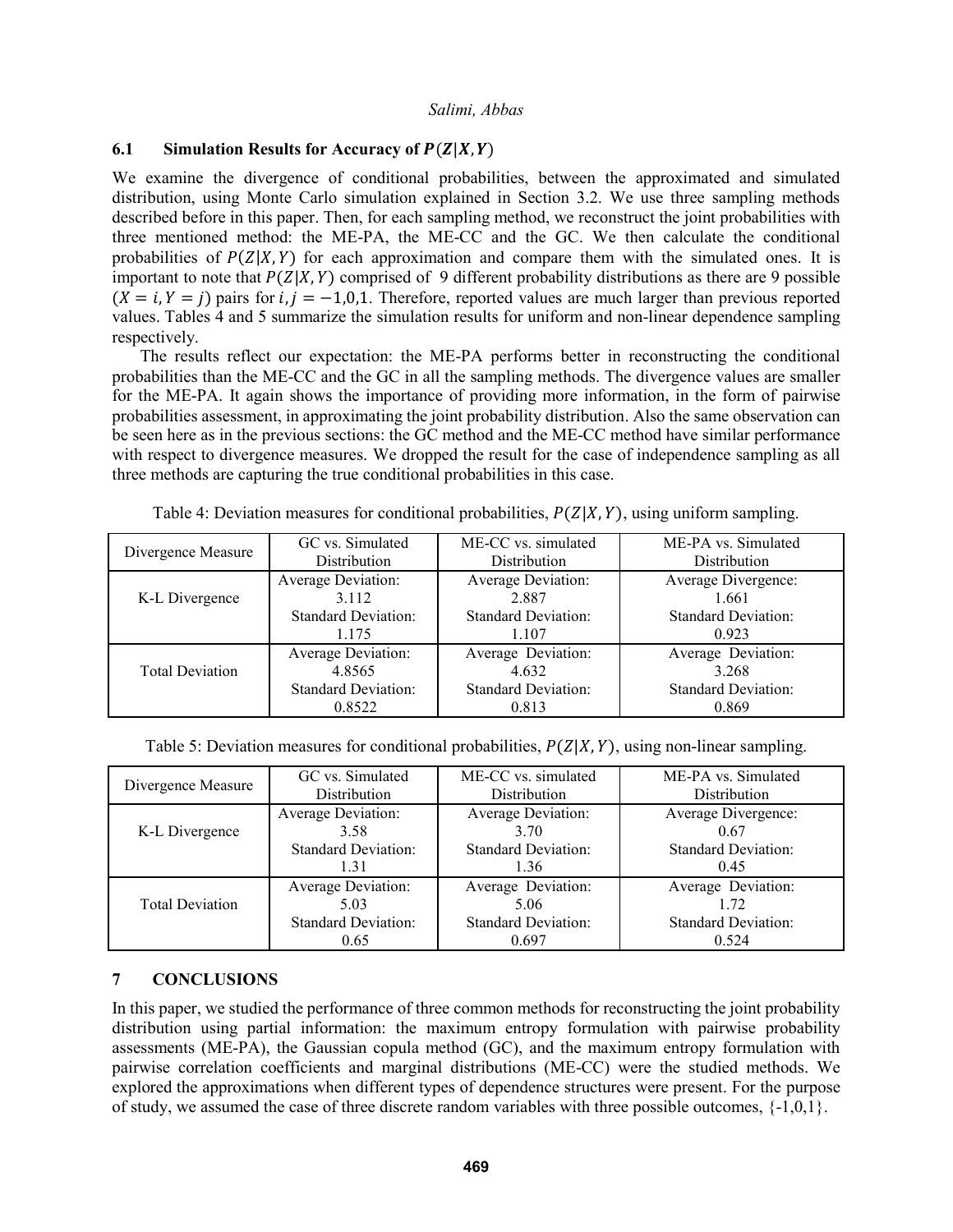As a recurring observation throughout our simulation, we noticed that both the ME-CC and the GC methods perform quite close to each other. One explanation can be that both method rely on the pairwise correlation coefficients and the marginal distributions in order to reconstruct the joint probability distributions. Although the dependence structure, imposed by the sampling methods, played an important role in the performance of each method, we demonstrated that ME-CC and the GC approximate the underlying joint probability distribution similarly in each sampling scenario.

Also, we observed that the ME-PA performs better than both the GC and the ME-CC methods in reconstructing the joint probability distributions, with regard to defined divergence measures, in both the uniform sampling on simplex and the non-linear dependence structure scenarios. The reason the ME-PA performed better, lies within the fact that this method utilizes more information to reconstruct the joint probability distribution than both the ME-CC and the GC methods. It uses the experts assessment of the pairwise probabilities, which provides more information than the pairwise correlation coefficients. Although, providing more information by experts means spending more time and resource, but the results of this paper suggest that it might be a worthwhile effort in some cases.

We also noticed that all three method perform very well with the case on independence structure than the uniform sampling and the non-linear dependence structure sampling. This was expected, as only information regarding the marginal distributions is needed to reconstruct the joint probability distribution when the underlying random variables are independent.

#### **ACKNOWLEDGMENTS**

This work was supported by the National Science Foundation awards CMMI 15-65168, CMMI 16-29752, and CMMI 16-44991 .

### **REFERENCES**

- Abbas, Ali E. 2003. "Entropy Methods for Univariate Distributions in Decision Analysis." *Bayesian Inference and Maximum Entropy Methods in Science and Engineering.* American Institute of Physics Conference Proceedings 659. 339-349.
- Abbas, Ali E. 2006. "Entropy Methods for Joint Distributions in Decision Analysis." *IEEE Transactions on Engineering Management* 53 (1): 146-159.
- Abbas, Ali E. 2005. "Maximum Entropy Distributions Between Upper and Lower bounds." *Bayesian Inference and Maximum Entropy Methods in Science and Engineering.* American Institute of Physics Conference Proceedings 803. 25-42.
- Abbas, Ali E, and János Aczél. 2010. "The Role of Some Functional Equations in Decision Analysis." *Decision Analysis* 7 (2): 215-228.
- Cario, M.C, and B.L Nelson. 1997. Modeling and Generating Random Vectors with Arbitrary Marginal Distributions and Correlation Matrix*.* Technical Report, Evanston, Illinois: Department of Industrial Engineering and Management Sciences, Northwestern University.
- Clemen, R.T, and T Reilly. 1999. "Correlations and Copulas for Decision and Risk Analysis." *Management Science* 208-224.
- David, H.A, and H.N Nagaraja. 1970. *Order Statistics.* Wiley Online Library.
- Ferguson, Thomas S. 1973. "A Bayesian Analysis of Some Nonparametric Problems." *The Annals of Statistics* 209-230.
- Howard, R.A, and A. E. Abbas. 2015. *Foundations of Decision Analysis.* Prentice Hall.
- Jaynes, E.T. 1957. "Information Theory and Statistical Mechanics." *Physical Review* 620.
- Kullback, S, and R.A Leibler. 1951. "On Information and Sufficiency." *The Annals of Mathematical Statistics* 79-86.
- Nelsen, Roger B. 2013. *An Introduction to Copulas.* Springer Science & Business Media.